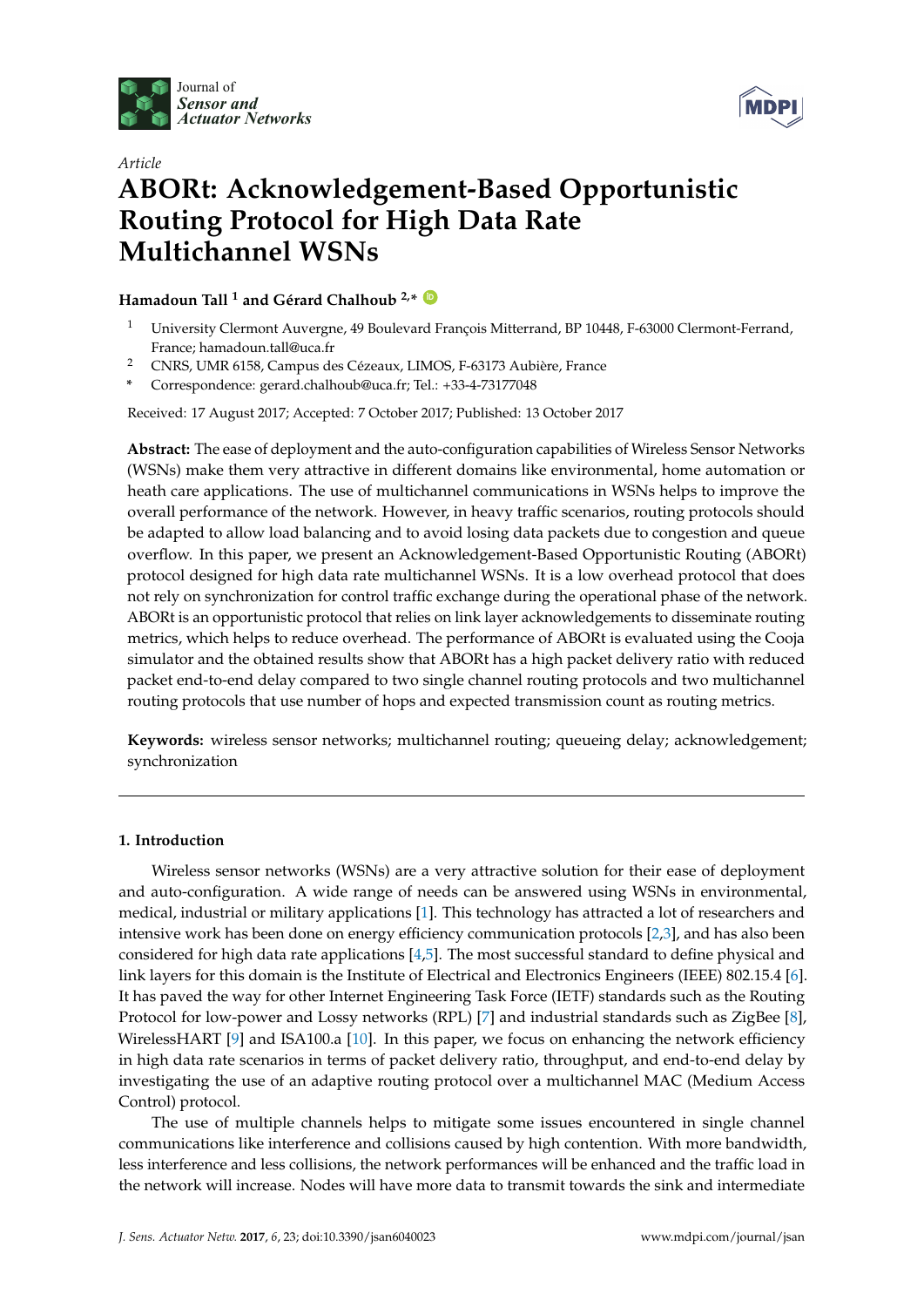nodes will have to cope with the traffic rate and find a way to balance the traffic load among them. This is typically the role of a load balancing routing protocol.

Routing in multichannel WSNs has been extensively studied [\[11,](#page-13-10)[12\]](#page-13-11). However, having a routing protocol that permits reaching a high data rate in multichannel WSNs remains an open research topic. The constrained resources (computation, memory, energy and communication range) of sensor nodes coupled with a shared wireless medium makes the issue more complex. In single channel WSNs, the interference level is high under high data rate scenarios, which leads to higher risks of collisions and packet loss. Multichannel communication has been introduced in order to reduce the interference level and improve the data delivery ratio. In multichannel protocols, nodes do not listen on the same channel all the time like in single channel protocols. This makes topology and routing information diffusion more challenging. To overcome this issue, some protocols introduce a synchronization phase where all nodes in the network have to tune their radio on the same channel for exchanging control traffic. However, synchronization is time and energy consuming in addition to the fact that it is hard to achieve in large scale networks.

In this paper, we propose an alternative approach for routing information sharing in multichannel communication by using MAC layer acknowledgements in an opportunistic way. ABORt, or Acknowledgement-Based Opportunistic Routing, is our contribution. It is a routing protocol designed for high data rate multichannel WSNs. ABORt does not rely on periodic control messages for exchanging the routing information. Hence, it avoids costly synchronization periods during the operational phase of the network for exchanging control traffic and enhances throughput and access delay by doing so. The routing metric used by ABORt is based on the average queueing delay of data packets. In addition, ABORt uses multiple next hop nodes towards the destination whenever possible and efficient to do so in order to achieve load balancing.

The remainder of the paper is organized as follows. In Section [2,](#page-1-0) we present the main contributions in the related work on joint channel selection and routing protocols in multichannel WSNs. In Section [3,](#page-3-0) we present a detailed description of ABORt. In Section [4,](#page-7-0) we discuss the simulation results. Section [5](#page-12-0) concludes the paper and presents our future work.

#### <span id="page-1-0"></span>**2. Related Work**

In [\[11\]](#page-13-10), the authors propose a Multi-Channel Real-Time (MCRT) joint MAC and routing protocol designed for real-time communications in multichannel WSNs. It organizes the network into different partitions based on data flows such that interference among different flows can be minimized. The routing approach is based on the packet delay between the node and its upstream neighbors combined with the node transmission power. Simulation results using the Network Simulator (NS-2) show that MCRT is able to achieve better end-to-end delays and energy consumption compared to three other protocols. However, MCRT is not tested in a congested network, in the evaluation, traffic is generated by only 10% of nodes in the network generating only one packet every 4 s.

Authors of [\[12,](#page-13-11)[13\]](#page-13-12) propose a Distributed Routing and Channel Selection scheme (DRCS) for multichannel WSNs. DRCS is a joint channel assignment and quality aware routing protocol for multichannel WSNs that aims at improving network lifetime. Channel assignment and next hop neighbor selection are based on the remaining battery level and the link quality of the next hop neighbors evaluated based on the expected transmission count (ETX). DRCS performance evaluation shows that the proposed approach reduces energy consumption by avoiding overhearing and thus improves the network lifetime. However, DRCS was evaluated under low traffic rate (0.4 packets per second) as well.

In [\[14\]](#page-13-13), a tree-based multichannel protocol (TMCP) is proposed. TMCP divides in a static manner the whole network in several sub-trees where a common communication channel is allocated to each sub-tree. The idea followed by sub-trees creation is to put the same number of nodes in different sub-trees. The routing approach is tree-based and nodes have to choose one parent that brings less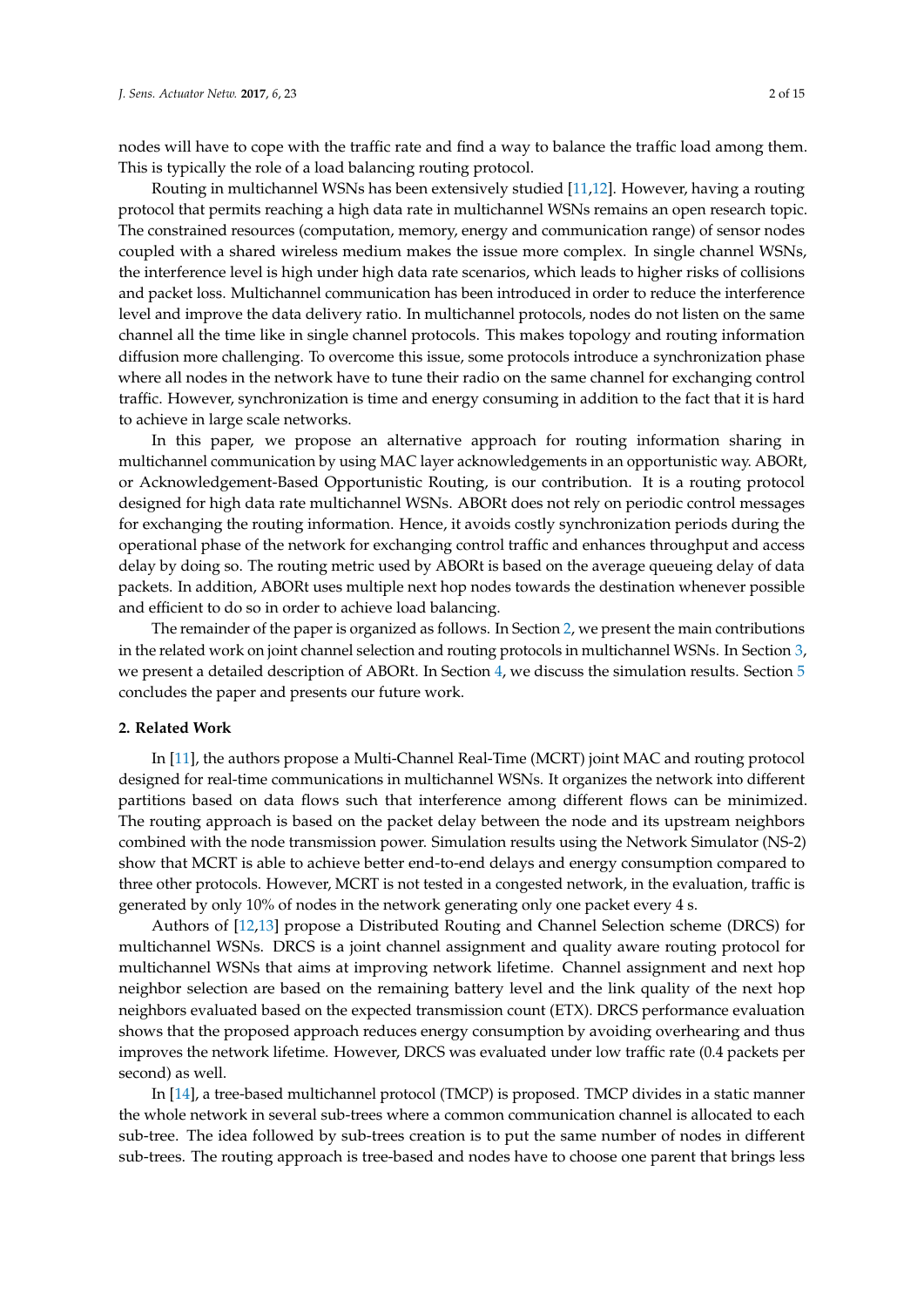interference among all its potential parents. The approach proposed by TMCP reduces inter-tree interference, but the intra-tree interference problem remains unsolved.

In [\[15\]](#page-13-14), the authors propose a Hybrid Multi-Channel MAC protocol (HMC-MAC) with a tree-based routing approach. The routing approach follows a tree where each node chooses a parent among its potential next hop neighbors. Simulation results using the NS-2 simulator show that, compared to the Carrier-Sense Multiple Access with Collision Avoidance (CSMA/CA) and 2-hop channel assignment, HMC-MAC improves the network throughput and reduces the number of dropped packets due to a medium access problem. HMC-MAC suffers from high end-to-end delay due to the synchronization phase and high number of packets lost due to queue overflow at nodes close to the sink.

In [\[16\]](#page-13-15), authors propose a Multi-Channel Collection (MCC) protocol that aims at optimizing data collection in multichannel WSNs. MCC is a time-scheduled protocol with globally synchronized Time-Division Multiple Access (TDMA) scheduling. Through experiments with Tmote Sky nodes, MCC shows that the network throughput can be improved by mixing channel allocation, routing approach and time scheduling. MCC increases the overall network throughput but requires a precise time synchronization, which is hard to obtain in large scale WSNs.

The authors of [\[17\]](#page-13-16) propose a Joint Routing and Channel Assignment (JRCA) scheme for wireless mesh networks. JRCA aims at improving the quality of the communication in multi-radio multi-gateway wireless mesh networks. The routing approach is based on the multi-hop route quality in terms of end-to-end probability of success and the delay experienced by packets. Performance evaluation using NS-2 simulator shows that JRCA improves network throughput, delivery ratio and end-to-end delay compared to a single channel protocol and some existing multichannel protocols. JRCA is proposed for wireless mesh networks, and applying it in WSNs needs adaptations and modifications due to the limited capacities of sensor nodes (such as queue length of 200 packets with a packet size of 1000 bytes, in addition to throughput and channel access differences). Moreover, JRCA suffers from overhead and this aspect was not evaluated in the paper.

In [\[18\]](#page-13-17), the authors proposed DiffQ, which is queue differential prioritization-based and aims to control congestion in wireless multi-hop networks. DiffQ uses the queue size difference between two neighboring nodes and sends traffic to the node that minimizes this queue size difference. DiffQ supposes that data packets have many destinations and relies on a routing protocols that specifies the next-hop of each packet. DiffQ is based on the current number of packets in the queues of neighbor nodes, which does not give an idea about the queueing delay of neighbors. A node with a high queueing delay might have fewer packets in its queue simply because it was not chosen as a next-hop by other nodes. In addition, DiffQ is not considered as a routing protocol, and it uses the already existing ETX [\[19\]](#page-13-18) routing approach for next hop selection in the presented experiment. Moreover, in the presented experiment results, many packets are loss due to queue overflow, about 2500 drops over 2 min experiment duration in an IEEE 802.11 network.

The IETF Routing Over Low power and Lossy networks (ROLL) Working Group designed a routing solution for low power and lossy networks (LLNs) including wireless sensor networks. The working group has specified the Routing Protocol for Low power and lossy networks (RPL). RPL is designed to meet the core requirements for data transmission in LLNs. It is being developed as a standard to be deployed in a number of environments: urban networks, smart grid networks, industrial networks, building and home networks. The routing scheme of RPL consists of constructing a Directed Acyclic Graph (DAG) rooted at the sink, which will minimize the cost of reaching the sink from any node in the network as per the Objective Function (OF). The OF of RPL can consider the Expected number of Transmission (ETX) or the number of hops from each node towards the final destination (HopCount) to construct the DAG. Nevertheless, RPL is not designed for high data rate networks and suffers from congestion because it lacks a load balancing mechanism.

Most of the presented joint channel allocation and routing protocols either have a synchronization phase [\[15](#page-13-14)[,16\]](#page-13-15) that increases the packet end-to-end delay or overloads the network with periodic beacon frames [\[13\]](#page-13-12) for channel allocation and routing information sharing. Our contribution,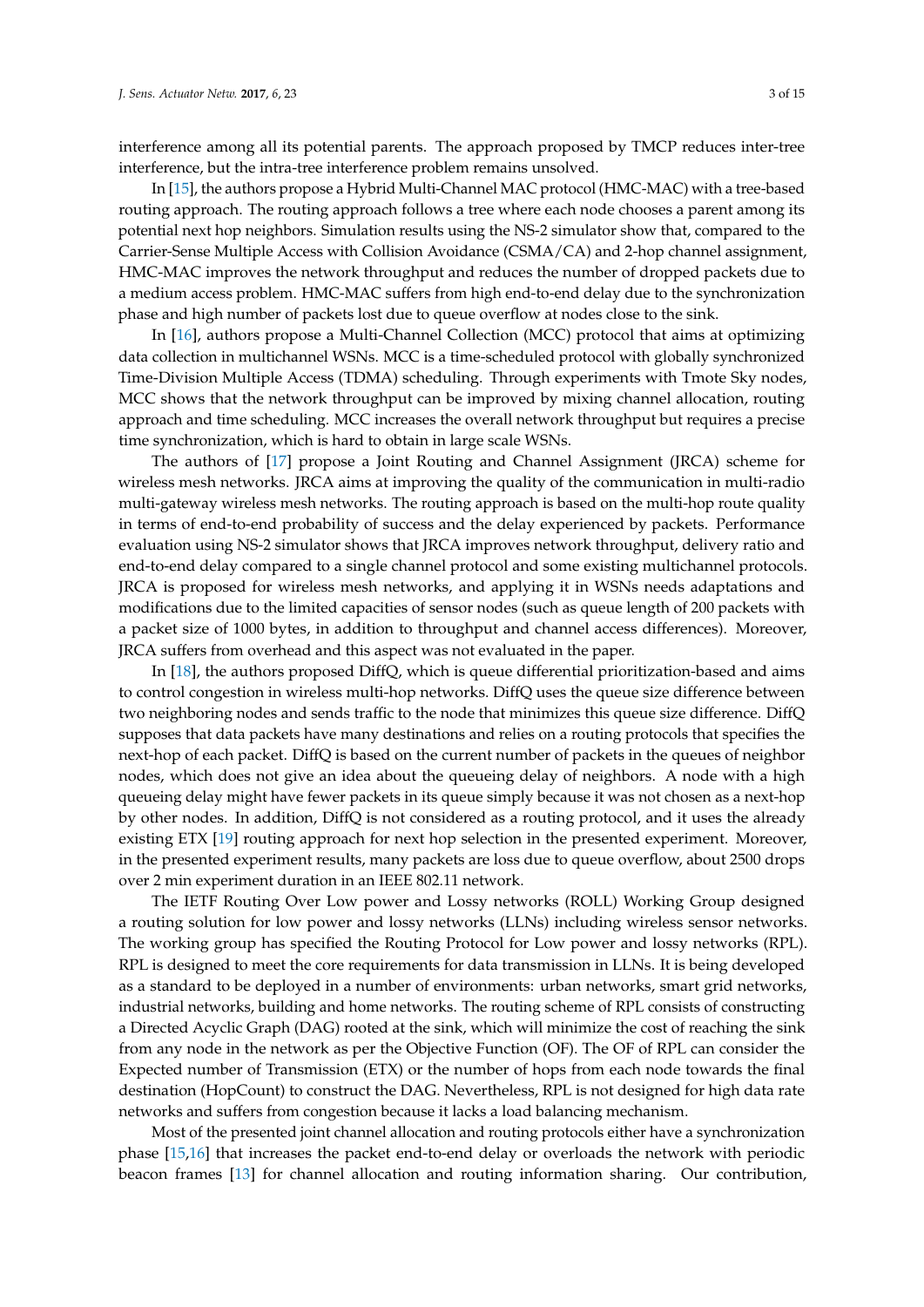ABORt, presented in the next section, is a routing protocol for multichannel WSNs that avoids the synchronization period once the network is in operational mode and achieves low end-to-end delays and limited overhead.

#### <span id="page-3-0"></span>**3. Acknowledgement-Based Opportunistic Routing Protocol**

We consider a large-scale multichannel WSNs for data collection applications, where all collected data are destined to one common node usually called the sink in the literature. Many-to-one data collection is very common in WSNs and usually known as convergecast in the literature. In high traffic load situations, all data will converge from leaf nodes towards the sink which causes high congestion in nodes close to the sink. The used routing policy will have an effect on the delivery ratio and end-to-end delay. The routing protocol must include a load balancing approach in order to avoid overloading some nodes while others are under-loaded.

The aim of ABORt is to avoid congestion by balancing traffic load among under-loaded next hop nodes in the network. On the MAC layer, ABORt uses a multichannel protocol with semi-dynamic channel allocation like the one presented in [\[15\]](#page-13-14). On the network layer, the routing metric relies on the average packet queueing delay. Moreover, ABORt uses a multi-interface sink with three radio interfaces that can receive data at the same time on different channels. The sink node may have more or less than three radio interfaces depending on the traffic load of the network. In this paper, we decided to use three radio interfaces for the sink. All other nodes in the network operate with one radio interface. The following sub-sections describe in detail how ABORt operates.

#### *3.1. Neighbor Discovery and Network Creation*

When the network is started, all nodes tune their radio interface on the same communication channel. This allows each node in the network to be able to receive and broadcast information and to discover its neighborhood. Neighbor discovery helps to build the network and allows nodes to select available channels. All nodes in the network, except the sink, have to discover their 1-hop, 2-hop and 3-hop neighbors. Neighborhood discovery is done using periodic beacon frames broadcast during the start-up phase of the network. Each node builds its 1-hop neighbor list on the reception of beacon frames from its neighbors. Each node includes the list of its 1-hop neighbors in the beacon frame. This way receiving nodes can build the list of their 2-hop neighbors using the neighbors lists of their 1-hop neighbors. The list of 2-hop neighbors is also included in the beacon frames, which will be used by receiving nodes to build their list of 3-hop neighbors. At the end of the neighborhood discovery process, each node in the network except the sink has a list of its 1-hop, 2-hop and 3-hop neighbors. In the network scenario presented in Figure [1,](#page-4-0) the 1-hop, 2-hop and 3-hop neighbor lists of node 8 are coloured in green and yellow.

In this version of ABORt, we assume that the number of nodes in the network does not increase once the network starts up. Nodes integration after the network set up phase is out of the scope of this paper.

#### *3.2. Channel Allocation Scheme*

When multiple channels are used in the same network for communication, each node has to know the reception channel of its neighbors to be able to communicate with them. This requires sharing information on channel allocation among neighboring nodes. As demonstrated in [\[20\]](#page-13-19), channel reuse in the 3-hop neighborhood leads to collisions when MAC layer acknowledgement messages are enabled. In order to prevent these kinds of collisions, nodes avoid selecting already used channels in their 3-hop neighborhood when possible.

Nodes select channels in an order based on their *id*s. A node *id* is a 2-byte integer that is allocated to each node in a unique manner at the start-up phase. The node with the smallest *id* in its 3-hop neighborhood selects its channel first. A node does not select a channel as long as its predecessor has not announced its reception channel in the beacon. A predecessor of a node is its 1-hop, 2-hop or 3-hop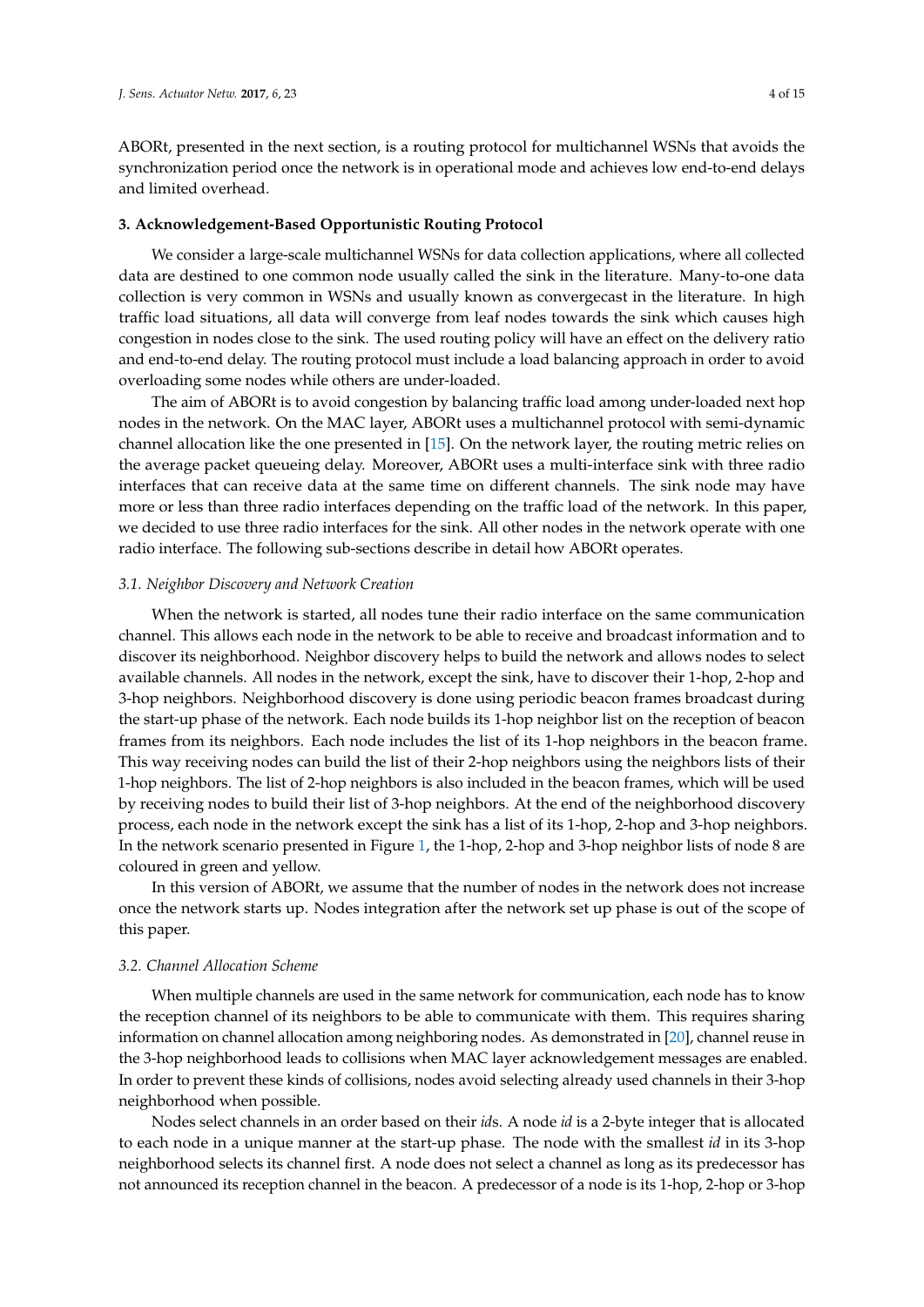neighbor with an *id* that immediately precedes its own *id*. For example, in Figure [1,](#page-4-0) 1-hop, 2-hop and 3-hop neighbors of node 8 are nodes 4, 5, 11, 12, 14, 15, 16, 17, 21, 25 and 27. Thus, the predecessor of node 8 is node 5. Node 8 cannot select its reception channel before node 5 chooses its channel and announces it in a beacon frame. Each node searches for a free channel in its 1-hop, 2-hop and 3-hop neighborhoods. If no free channel is available, it searches for a free channel in its 1-hop and 2-hop neighborhoods. In case all channels are already taken in its 1-hop and 2-hop neighborhood, it tries to find a free channel in its 1-hop neighborhood. Finally, if no free channel is found, the less used channel in the 1-hop neighborhood will be selected.

<span id="page-4-0"></span>At the end of the channel selection process, each node has its reception channel and this choice is also known by its neighbors. In Figure [1,](#page-4-0) each node channel is labelled. The sink node has three reception channels (*f* 11, *f* 12 and *f* 13) while other nodes have one channel. When a node has a frame to send to a neighbor node, it switches to the reception channel of this neighbor and sends the frame using unslotted CSMA/CA of IEEE 802.15.4. When the node finishes sending the frame, it switches back to its reception channel.



**Figure 1.** The 1-hop, 2-hop and 3-hop neighbors of node 8 are coloured in green and yellow. The predecessor of node 8 is node 5 coloured in yellow. The reception frequency of each node is labelled. All nodes have one reception channel except the sink, which has 3.

#### *3.3. ABORt Routing Metric Computation*

In convergecast data transmission scenarios, the final destination of collected data is the sink node. However, due to the limited communication range of sensor nodes, in most cases, the sink is out of the range of most nodes in the network. Thus, nodes have to use multi-hop communication to transmit their collected data. Multi-hop communication uses a routing protocol that relies on a routing metric to select next hop neighbors to which data will be forwarded. The routing metric of ABORt is based on average packet queueing delay.

The average queueing delay for each node is calculated when the node transmits data packets. At first, we need to use a default routing approach to start data transmission and then replace progressively this default routing approach by ABORt routing. Therefore, before evaluating ABORt routing metric, nodes use the minimum hop count routing to forward data. After the neighborhood discovery phase, each node selects a next hop neighbor towards the sink using the minimum hop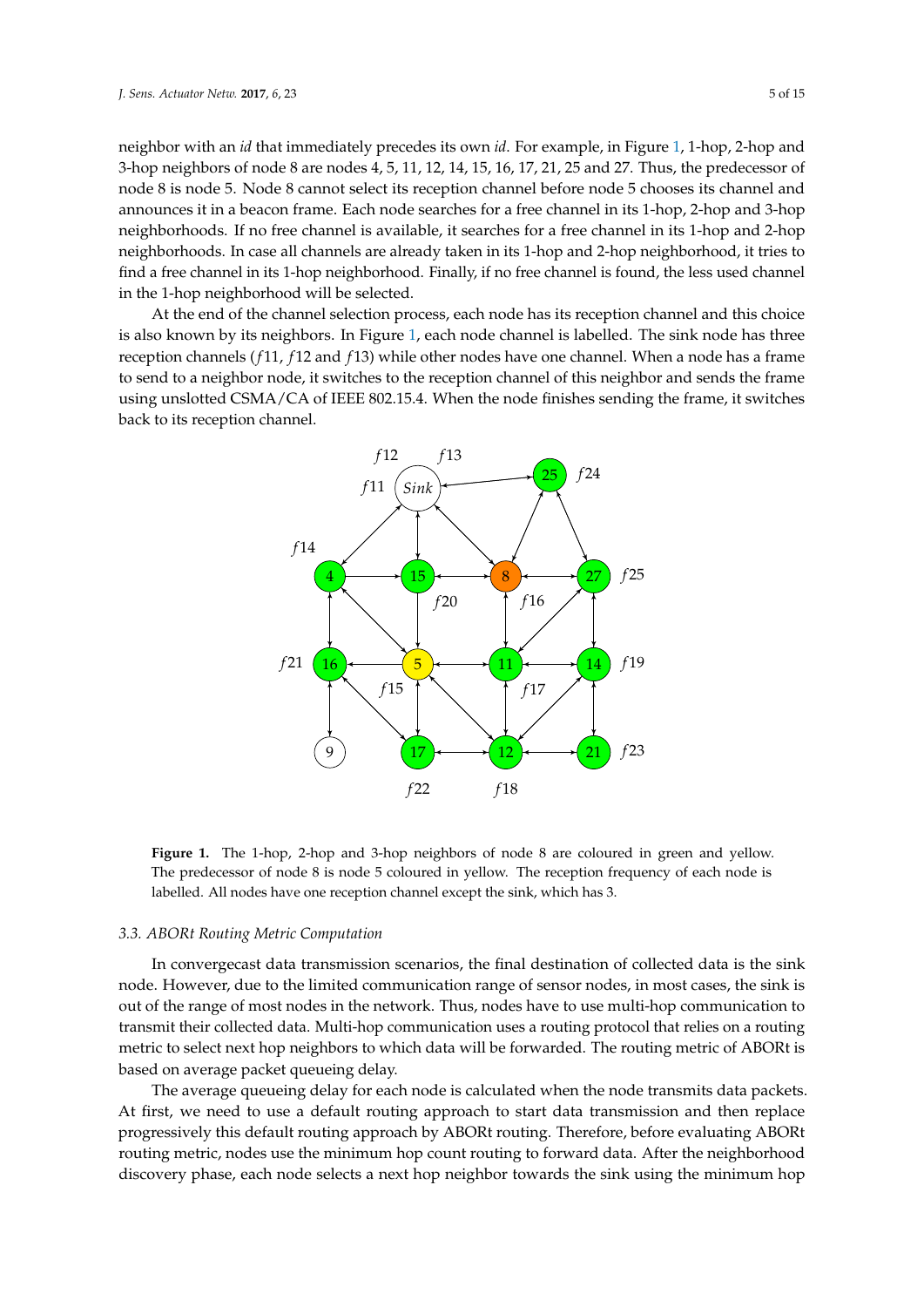count routing metric. In addition, each node builds a top-list neighbors table that contains all of its next hop neighbors with the minimum hop count route. In order to ensure load balancing, for each data packet to transmit, a node will randomly choose one neighbor in the top-list and forward its packet to this neighbor.

For each node, each generated or forwarded packet is enqueued and will be transmitted following the First In First Out (FIFO) policy. For each node, whenever a data packet is enqueued for transmission, the time is recorded using the node local clock. When the same packet is dequeued, the time is also recorded. The difference between the dequeued and enqueued instants is the packet queueing delay. We calculate the average value of the queuing delay over the last ten packets (ten packets is a value obtained through heuristics showing that smaller values create oscillations, and bigger values prevent nodes from accurately updating its delay), and we call it node delay *d*. If the node has not dequeued ten packets yet, *d* is the average value of already dequeued packets. To make the queueing delay average more representative of the recent traffic conditions, we use a weighing factor of 2 for the 5 most recently dequeued packets. The formula of node delay calculation is presented in Equation (1):

Node delay =

\n
$$
\frac{\sum_{i=1}^{5} queueingdelay(i) + \sum_{i=6}^{10} 2 \times queueingdelay(i)}{15},
$$
\n(1)

where *queueing delay (i)* is the difference between dequeuing instant and queueing instant of packet (i).

Once a node has already dequeued ten packets, it uses a sliding interval where the oldest queueing delay is deleted and the new one is inserted. Doing so helps to be sure that each node always records the time of the most recent dequeued ten packets. Node delay *d* is used to calculate path delay *D*. For each node, *D* is the average time that packets are estimated to spend from this node to the sink. Sink 1-hop neighbors have the same value of node and path delays.

#### *3.4. ABORt Next Hop Neighbor Selection and Queue Overflow Avoidance*

ABORt uses acknowledgement (ACK) messages in an opportunistic way to disseminate the routing metric in the network. We modified the default ACK frame and added 2 bytes that contain the routing metric value. When sink 1-hop neighbors transmit a packet to the sink for the first time, they calculate *D* and have to transmit it to their neighbors using ACK frame after receiving a packet from these neighbors. When 2-hop neighbors of the sink receive the ACK frames sent by sink 1-hop neighbors, they have the path delay of these neighbors. They select the minimum path delay and add it to their own node delay in order to calculate their path delay. These 2-hop neighbors will also transmit their path delay in ACK frames and the process continues until path delay is calculated by leaf nodes. Once all nodes in the network get a path towards the sink, each node path delay is updated whenever a smaller path delay is received or a new node delay is computed. Note that whenever a node needs to know its neighbor path delay, it has to transmit a data packet to it and waits for ACK that contains the path delay.

Nodes that are out of range of the sink node have to forward their data to a next hop neighbor, which will also forward it towards the sink. Depending on nodes' position in the network topology and the used routing metric, some nodes may have several potential next hop neighbors to forward their data towards the sink. Using ABORt, nodes build a top-list of next hop neighbors. Nodes in the top-list will be used for sending frames towards the sink node. For each frame, a next hop is chosen randomly from the top-list. This way, nodes will achieve load balancing among their selected neighbors.

The top-list contains neighbors with the smallest routing metric within a certain threshold defined in terms of milliseconds. The choice of this threshold must be done in order to choose most convenient routes and avoid routing loops from occurring. Using a heuristic approach based on simulation results, we fixed this threshold to 2 ms. Results showed that this value avoids routing loops when transmitting data to the neighbors in the top-list. Thus, in what follows, top-lists contain the neighbor with the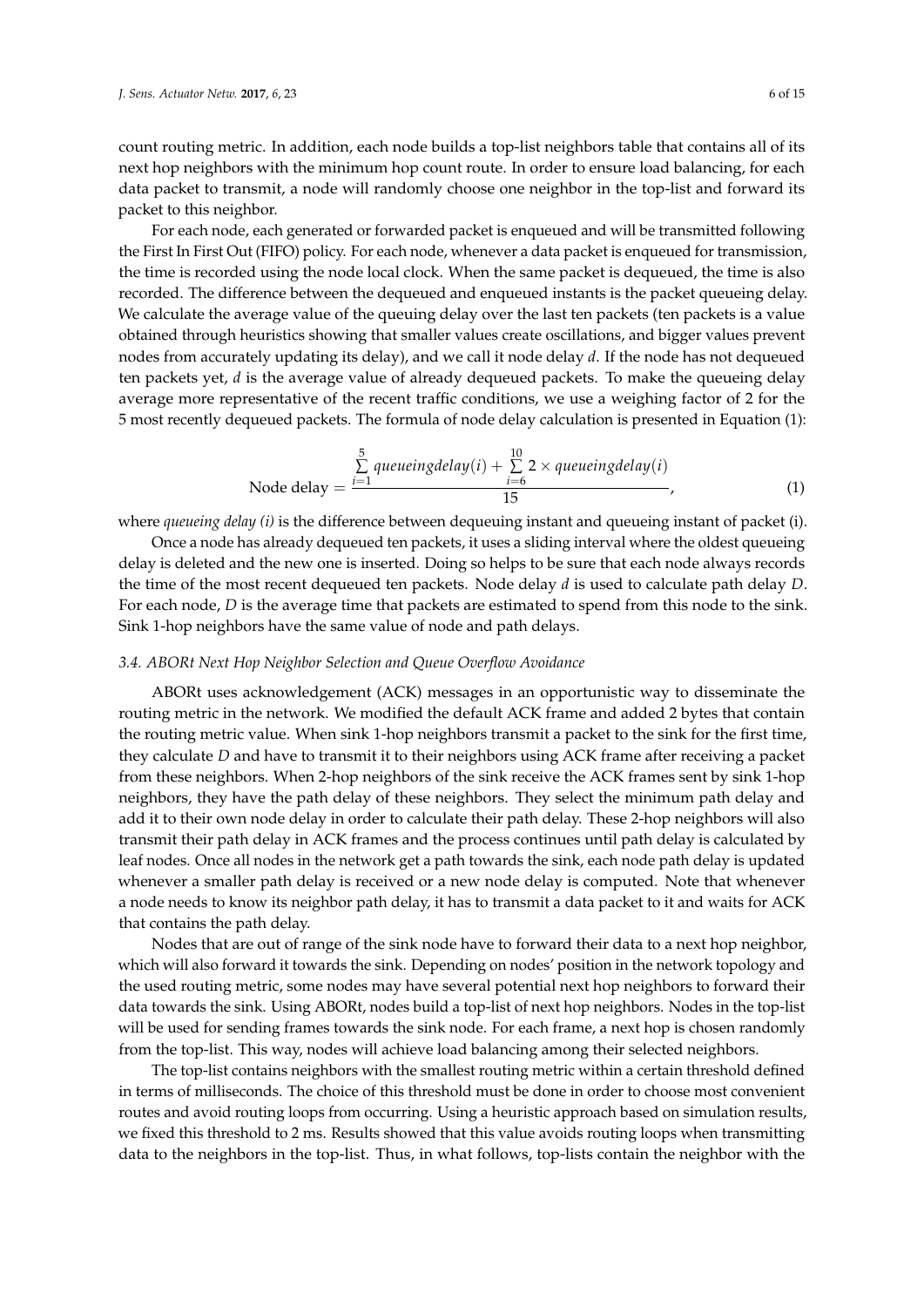smallest path delay plus all neighbors that have a path delay that does not exceed the smallest path delay by 2 ms.

For each data packet, a node will randomly choose one neighbor in the top-list and switches to its reception channel for transmission. The fact that the next hop changes from one packet to another allows load balancing on a per hop basis.

In case only one neighbor is available in the top-list, a node has to trigger the top-list update process. This update process consists of transmitting a data packet to each next hop neighbor and receiving the ACK that contains this neighbor path delay. Doing so helps to get the path delay of all potential next hop neighbors and rebuild the top-list in case changes occurred in the routing metrics of neighbors. In order to avoid doing the update process endless when no other path delays are within the threshold, the update process is only triggered after successful transmission of ten data packets to the top-list member. The process ends when all neighbors are visited once.

On Figure [2,](#page-6-0) we present the top-list concept with a 12-node network scenario. The couple *d*/*D* of each node is labelled at its left. Node 9 has four next hop neighbors: nodes 1, 7, 8 and 4. The smallest path delay of 9 is 10 ms via node 4. Its top-list contains 4, 8 and 7. Each time node 9 has to transmit a packet that it randomly chooses one neighbor from its top-list and switches to this neighbor reception channel and transmits the data packet. When the next hop neighbor receives the transmitted packet, it will transmit an ACK that contains, in addition to ACK traditional fields, the node path delay. This ACK also allows all its neighbors that are listening on its reception channel to get the ACK frame and read the updated routing metric value. In this way, the routing metric is included in the ACK message in an opportunistic way every time a node acknowledges a data frame.

<span id="page-6-0"></span>

**Figure 2.** Node delay *d* and path delay *D* presented for each node on its left *d*/*D*. Node 9 top-list neighbors are 7, 8 and 4 encircled in red.

#### *3.5. Queue Overflow Avoidance*

Queue overflow leads to packet loss that reduces the delivery ratio. ABORt avoids queue overflow at each node. Nodes constantly monitor their queue occupancy level. When a critical occupancy threshold based on the difference between the arrival rate and departure rate of packets is reached in a queue, the node has to alert its transmitting neighbors using an alert message. When the neighbors receive the alert message, they have to *abort* using this overloaded node as a next hop and find an alternative next-hop.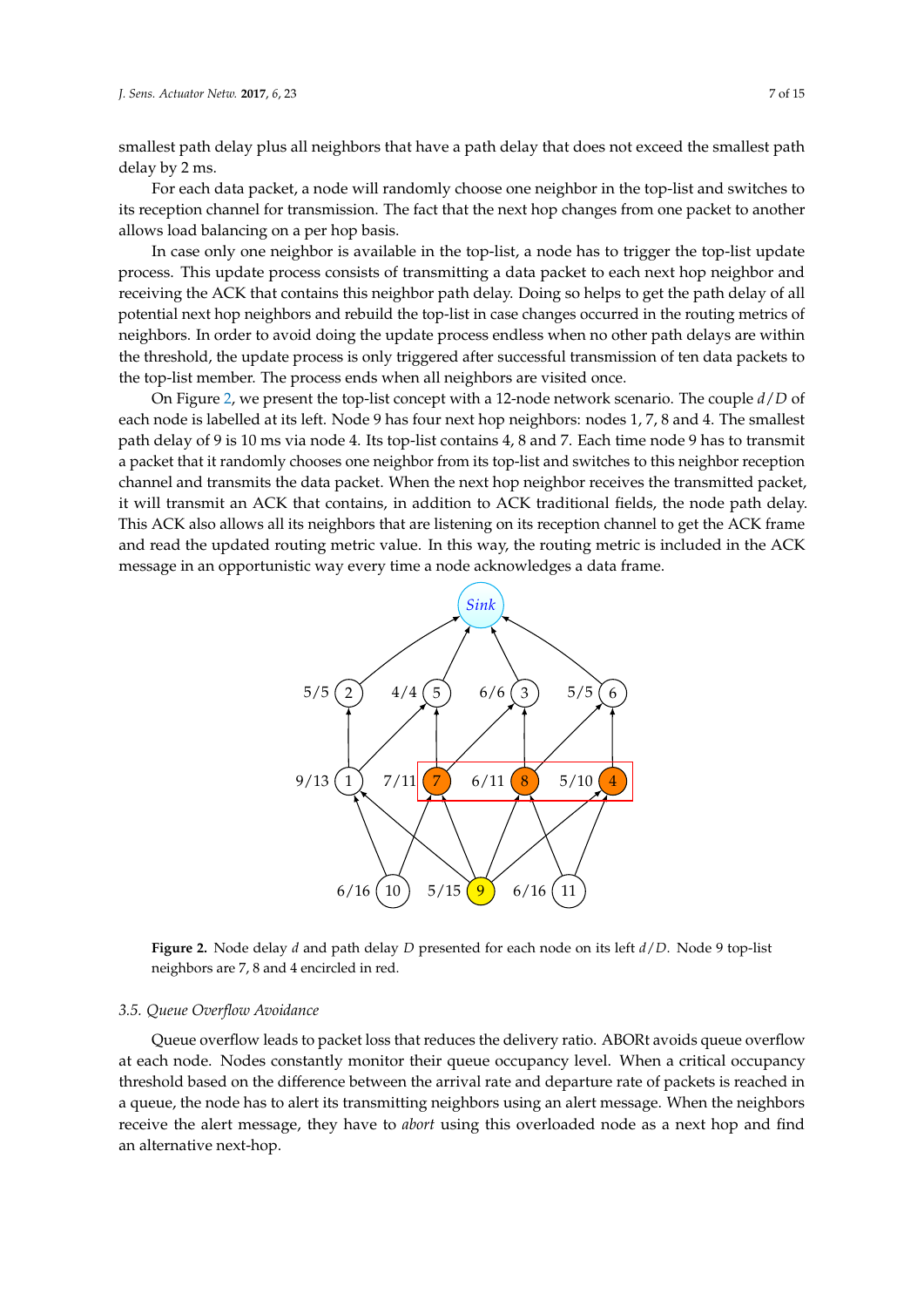#### <span id="page-7-0"></span>**4. Simulations Environment and Performance Evaluation**

ABORt performance is evaluated by means of simulation using a Cooja emulator [\[21\]](#page-13-20) with the parameters shown in Table [1.](#page-7-1) We used an area of  $100 \times 100$  m<sup>2</sup> where sensor nodes are randomly scattered, but we ensure that the network is connected (no isolated nodes). In Cooja, each node is emulated with the same sensor nodes capacities as sky motes. This ensures realistic parameters and behavior of nodes. Indeed, the simulation code can be used for experiments on physical sensor nodes.

In order to show that multichannel routing helps to improve the network throughput, we compared ABORt with two single channel protocols. The routing protocol for low power and lossy networks (RPL) with the ETX objective function and a Collaborative Load Balancing Algorithm to avoid queue overflow in WSNs (CoLBA) [\[22\]](#page-14-0). In RPL, we fixed the minimal interval for sending out Destination oriented directed acyclic graph Information Object (DIO) messages to 500 milliseconds  $(I_{min} = 500 \text{ ms})$  and the number of time  $I_{min}$  is continuously doubled is 16  $(I_{doubling} = 16)$ . CoLBA is a queueing delay-based dynamic routing protocol that avoids queue overflow. The routing metric is exchanged using specific control frames referred to as beacons. To evaluate ABORt efficiency compared to other multichannel routing protocols, we compared it to M-HopCount and M-HopCount-Sync. M-HopCount uses a routing metric that selects the shortest path in terms of number of hops that we implemented using the same ACK-based metric exchange method of ABORt. M-HopCount-Sync also uses a routing metric based on shortest path in terms of number of hops, but node activity is organized in cycles. Each cycle is divided into two phases: a synchronization phase and a data transmission phase. During the synchronization phase, all nodes in the network tune their radio interface to the same channel to exchange beacon frames. The data transmission phase is dedicated to exchanging data packets and nodes have to switch from their reception channel to the reception channel of their neighbors. All of these protocols start with the same network set-up phase during which neighbor discovery and channel selection are done.

<span id="page-7-1"></span>Note that the presented results are extracted once our proposed routing scheme has completely taken over (except for the overhead results). The duration of the transient phase from hop count routing to ABORt varies from 8 s to 1 min depending on the network size and the network depth.

| Values                        |
|-------------------------------|
| IEEE 802.15.4 CSMA/CA [23]    |
| 16                            |
| Disabled                      |
| MRM with random path loss     |
| 8 packets                     |
| 50 bytes                      |
| $100 \times 100 \text{ m}^2$  |
| Random mesh                   |
| 10, 20, 40 and 80             |
| $\{1, 5, 10\}$ packets/s/node |
| 10 iterations                 |
|                               |

**Table 1.** Simulation parameters.

#### *4.1. Packet Delivery Ratio*

We calculated the delivery ratio as the ratio between the number of received packets by the sink and the overall generated data packets in the network. Results presented on Figure [3](#page-8-0) show that, in light data traffic scenarios, where each node generates one packet per second, the delivery ratios of all protocols are high (between 92% and 99%) and very close with a slight advantage for ABORt. Indeed, when the network is under-loaded, the medium is free most of the time, which results in collision-free transmissions. Thus, using multiple channels is not very useful and optimizing the routing protocol has very little impact. When traffic load is higher (generation of five or ten packets per second per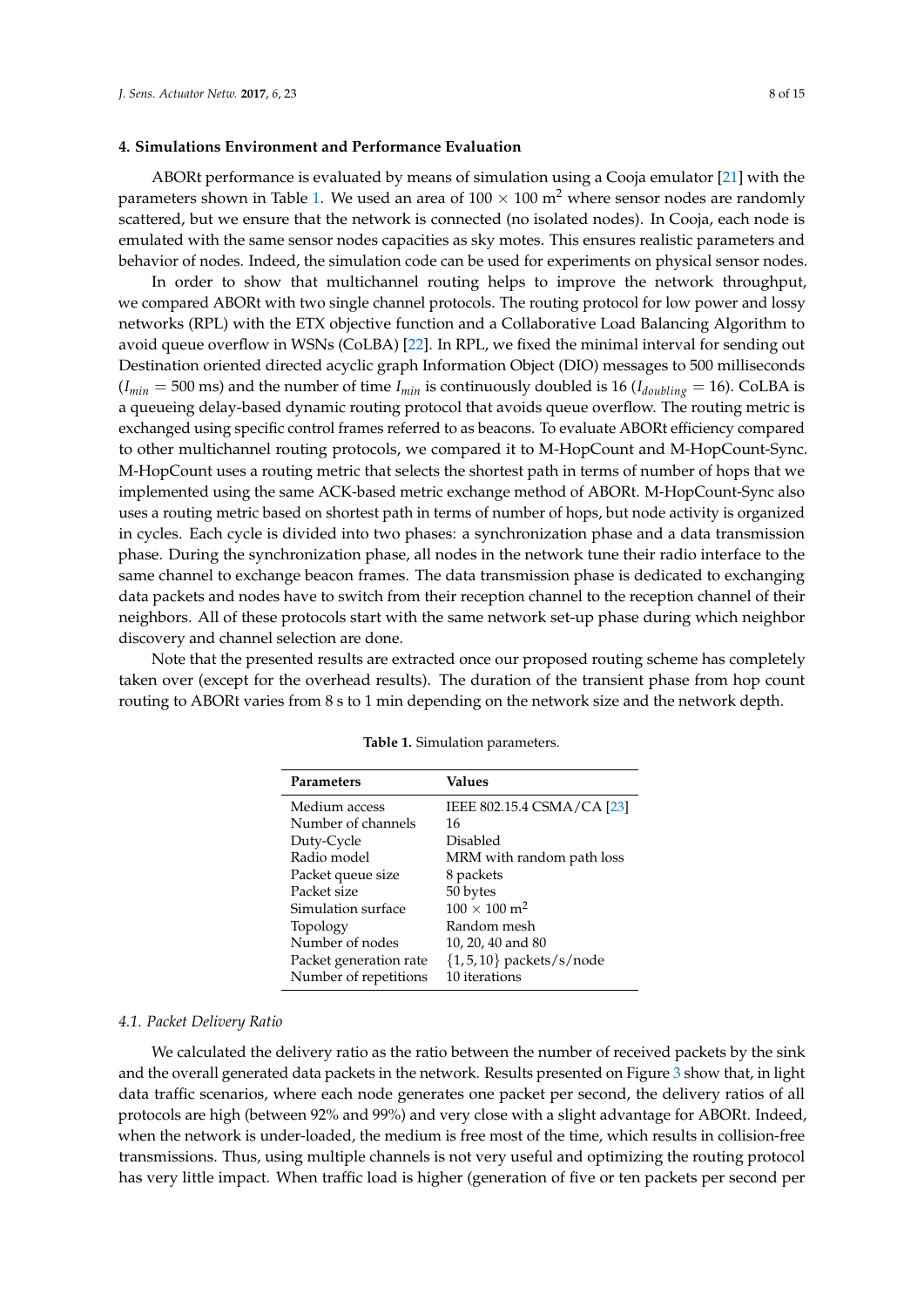node), the advantage of ABORt becomes more important as shown in Figures [4](#page-8-1) and [5.](#page-8-2) The low delivery ratio of RPL and CoLBA is mainly due to high contention, interference and collision, leading to packet loss in a single channel shared medium. The delivery ratio of CoLBA outperforms RPL and the gap increases with the packet generation rate. Indeed, CoLBA is based on a load balancing routing and queue overflow avoidance that helps to mitigate packet loss due to queue overflow in a high traffic load scenario from which RPL suffers. The delivery ratio gap between ABORt and M-HopCount varies between 6 and 20 points. The low delivery ratio of M-HopCount and M-HopCount-Sync compared to ABORt is due to their static routing metric. In a static network, the minimum number of hops from each node to the sink is static and the shortest path from each node towards the sink is always the same. Nodes always use the same next hop to forward their data packets. Thus, some nodes are overloaded, which provokes congestion, queue overflow and packet loss leading to low delivery ratio.

<span id="page-8-0"></span>

<span id="page-8-1"></span> 100 ABORt M-HopCount 90 M-HopCount-Sync COLBA RPL 80 70 Delivery ratio (%) Delivery ratio (%) 60 50 40 30  $20$ 10

**Figure 3.** Packet delivery ratio for 1 pkt/sec/node.

**Figure 4.** Packet delivery ratio for 5 pkts/s/node.

10 20 40 80

of no

 $\overline{0}$ 

<span id="page-8-2"></span>

**Figure 5.** Packet delivery ratio for 10 pkts/s/node.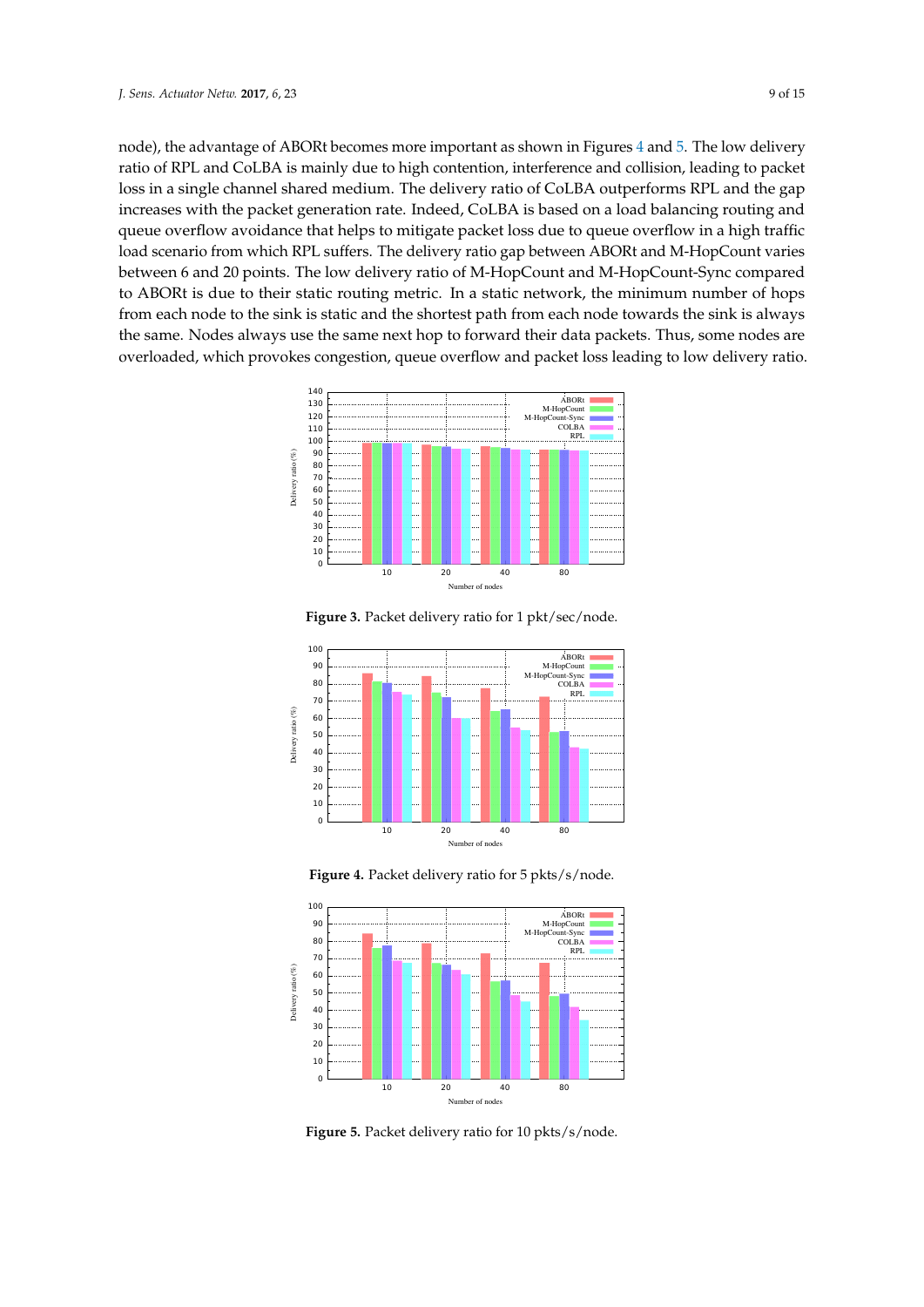#### *4.2. Packet Loss Due to Queue Overflow*

One of the negative effects of congestion in WSNs is queue overflow, which leads to packet loss. The number of dropped packets due to queue overflow reflects the congestion level in the network. Figures [6](#page-9-0) and [7](#page-10-0) present the ratio of lost packets in log scale compared to the total number of generated packets in the network for 5 pkts/s/node and 10 pkts/s/node, respectively. Note that we obtained 0 lost packets for scenarios with 1 pkt/sec/node for all protocols.

Results of Figure [6](#page-9-0) show that the number of lost packets due to queue overflow for ABORt and CoLBA is almost null. In the worst case of simulated scenarios, CoLBA loses 0.042% and ABORt 1.09% of the generated packets. CoLBA is a routing protocol in single channel network; thus, all nodes in the network communicate using the same channel. This facilitates broadcasting an alert message to the transmitting nodes when the receiving node queue is nearly full. However, ABORt uses multiple channels; thus, the broadcast support is more complex and nodes do not get the alert message at the same time. This is the main reason why CoLBA outperforms ABORt in the scenario of 80 nodes with 5 and 10 packets per second. The number of lost packets due to queue overflow of RPL, M-HopCount and M-HopCount-Sync is higher. RPL is a single channel routing protocol, so there are no parallel transmissions in the same communication range. With high traffic load, the contention level becomes higher and generated or forwarded data packets spend more time in queues, which increases the risk of overflow. Moreover, the load balancing approach of RPL is only metric based, which is not enough to fairly distribute data traffic on per hop basis. Some nodes are overloaded leading to queue overflow while others are under-loaded. M-HopCount and M-HopCount-Sync use static routing metrics. This overloads nodes that are part of the shortest paths of many nodes towards the sink. When the packet generation is high, this leads to queue overflow. Moreover, unlike ABORt and CoLBA, M-HopCount and M-HopCount-Sync do not use an alert message to inform transmitting nodes when the receiving node is suffering from queue overflow.

#### *4.3. End-to-End Packet Delay*

The end-to-end delay is the time difference between the reception instant of the packet by the sink and its generation instant by the source node. Figures [8–](#page-10-1)[10](#page-10-2) present the end-to-end delay according to the number of hops for the scenario of 40 nodes (note that all the results of the other scenarios have the same average tendency). Results show that M-HopCount-Sync end-to-end delay is higher than all other protocols because it uses a synchronization phase for beacon exchange. The synchronization lasts 2 s in order to reach all nodes of the network and during that time data packets are not sent. We also notice that except M-HopCount-Sync, the end-to-end delay of the four other protocols is close with a slight advantage for RPL and CoLBA. Indeed, RPL has a slightly lower delivery rate, which means that more packets are lost and thus packets that are not lost have less competition and waste less time in packet queues. As for CoLBA, its load balancing approach and delay-based metric help reduce the end-to-end delay.

<span id="page-9-0"></span>

**Figure 6.** Queue overflow ratio for 5 pkts/s/node.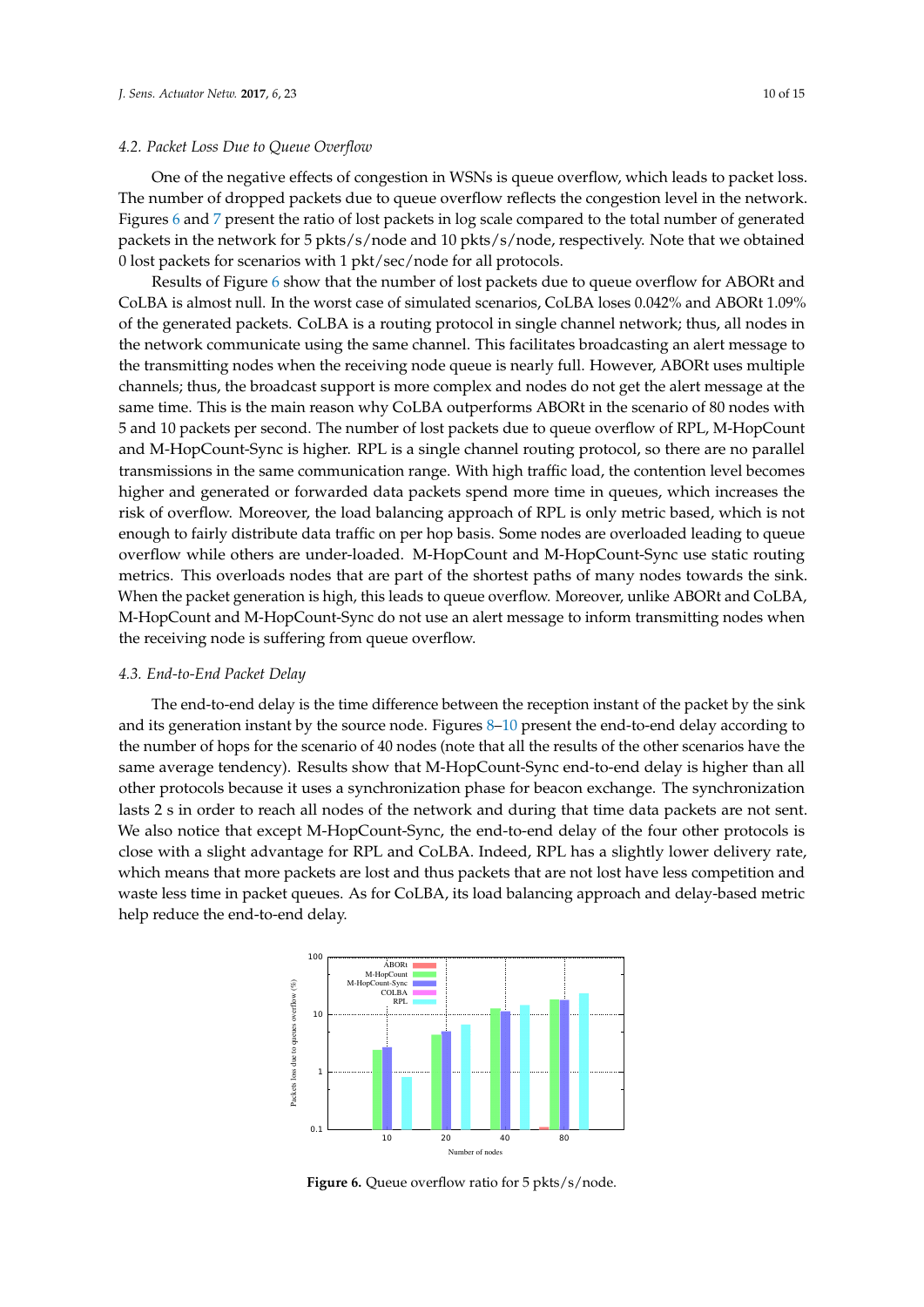<span id="page-10-0"></span>

**Figure 7.** Queue overflow ratio for 10 pkts/s/node.

<span id="page-10-1"></span>

**Figure 8.** End-to-end delay per hop for 1 pkt/sec/node.



**Figure 9.** End-to-end delay per hop for 5 pkts/s/node.

<span id="page-10-2"></span>

**Figure 10.** End-to-end delay per hop for 10 pkts/s/node.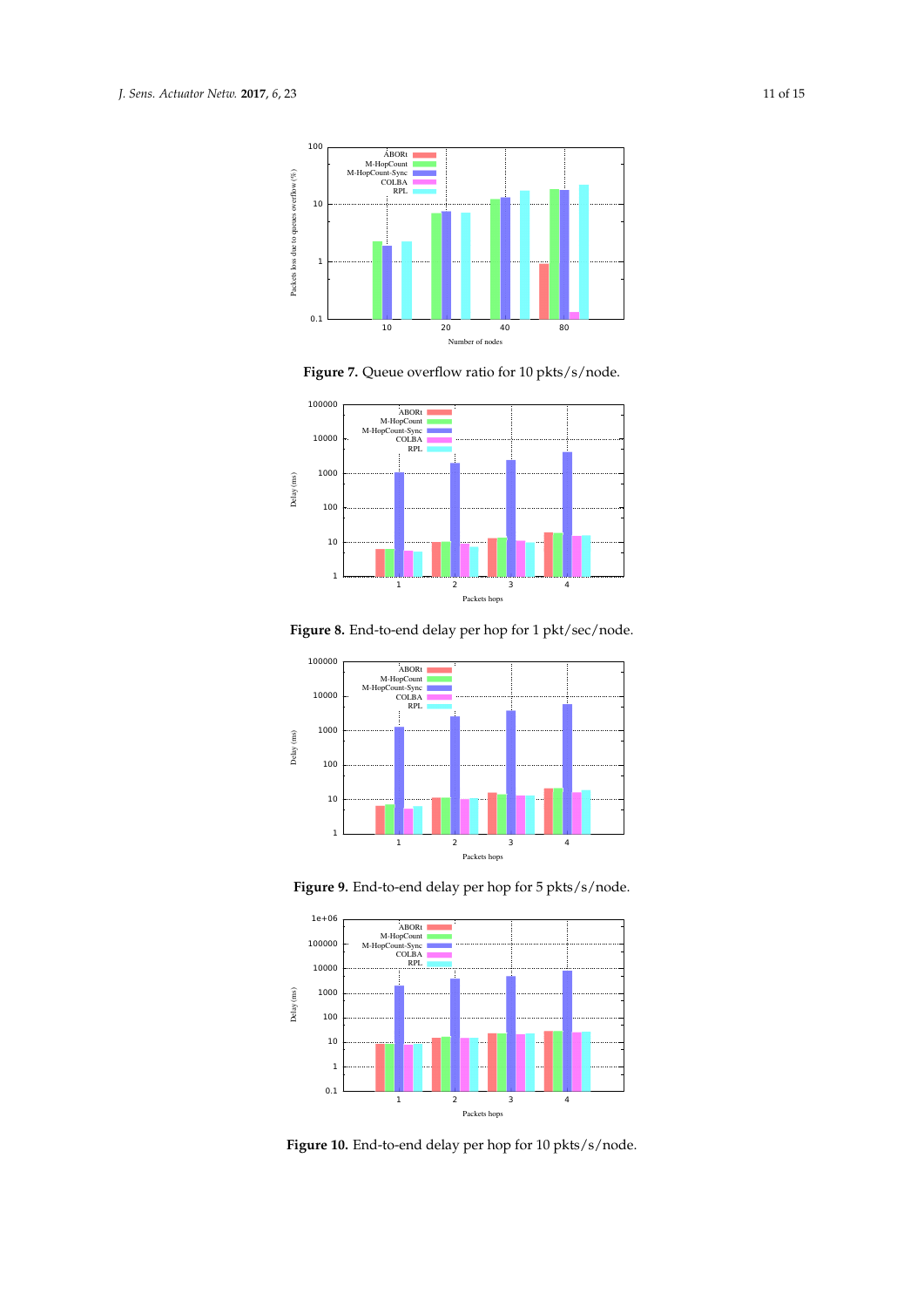#### *4.4. Overhead*

At the network set-up phase, nodes need to exchange control messages (beacon frames) to discover their neighborhood, in order to build the network and also to allocate channels in the cases of ABORt, M-HopCount and M-HopCount-Sync. The use of control messages leads to a certain amount of overhead, which has a direct impact on channel congestion and energy consumption. Figures [11–](#page-11-0)[13](#page-12-1) present the number of generated beacon frames for each protocol according to the number of nodes and packet generation rate. Notice that CoLBA overhead increases with the number of nodes and packet generation rate. This is because, when the traffic load becomes high, more packets are enqueued and CoLBA metric value varies more often. Thus, each node needs to transmit additional beacon frames to inform its neighbors about its new metric value or to alert them about the risk of its queue overflow. We also notice that, in the scenarios with less nodes and light traffic, CoLBA has less overhead than the other protocols because the medium is less occupied and CoLBA metric value is almost stable with a low risk of queue overflow.

Results also show that the overhead of RPL, ABORt and M-HopCount are almost the same for each network size regardless of the packet generation rate. In RPL, the overhead is mainly due to DIO, Destination Advertisement Object (DOA), DAO-ACK and Destination oriented directed acyclic graph Information Solicitation (DIS) messages. The number of DIO messages is largely higher than the others because DIO messages are used to build and maintain the network topology. DIO messages generation is governed by the trickle algorithm [\[24\]](#page-14-2) timer regardless of the data traffic generation rate. This is why the overhead of RPL is not much affected by the packet generation rate. Thus, the overhead of RPL remains stable for the same number of nodes. In M-HopCount, beacon frames are generated only at the network start-up phase. However, in ABORt, in addition to the set-up phase, beacon frames can be generated during the data transmission in case of a high risk of queue overflow. In that case, beacon frames are sent to alert neighbor nodes to stop transmitting packets to overloaded neighbors. In all three packet generation rates, most of the time, ABORt generates more beacon frames than M-HopCount. In some scenarios, M-HopCount has slightly more overhead than ABORt essentially due to the random behavior of beacon frames transmissions during the start-up phase using CSMA/CA. In M-HopCount-Sync, beacon frames are generated at the network start-up phase and also during each synchronization phase used for routing metric exchange. This is why M-HopCount-Sync has more overhead than ABORt and M-HopCount where the synchronization phase is not needed because the routing metric information is disseminated using ACK frames. In conclusion, the approach used by ABORt and M-HopCount, which consists of using ACK frames for routing metric dissemination helps to reduce the network overhead.

<span id="page-11-0"></span>

Figure 11. Overhead for 1 pkt/sec/node.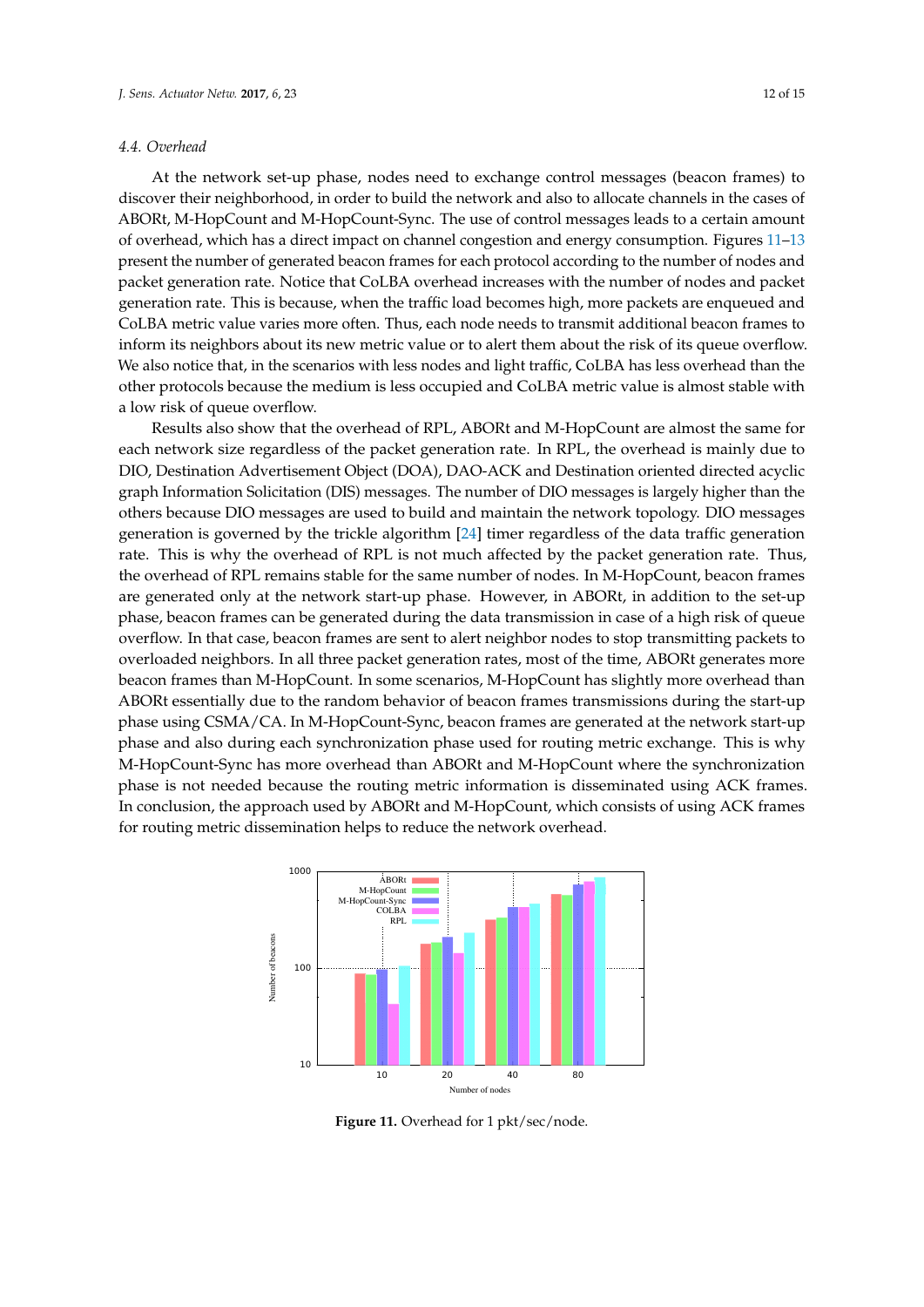

**Figure 12.** Overhead for 5 pkts/s/node.

<span id="page-12-1"></span>

**Figure 13.** Overhead for 10 pkts/s/node.

## <span id="page-12-0"></span>**5. Conclusions**

The resource constrained nodes of WSNs make high data rate applications a challenging issue. In this paper, we proposed ABORt, a multichannel load balancing routing protocol that uses ACK-based control information dissemination. ABORt does not rely on a synchronization phase for network and routing information exchange. Hence, it avoids time and energy wastage in order to construct routes. It is based on a load balancing technique that helps avoid congestion in the network and a queue overflow avoidance mechanism that prevents packets from being dropped due to accumulation in packet queues. Performance evaluation using a Cooja simulator shows that ABORt is efficient in terms of delivery ratio, queue overflow, end-to-end delay and overhead compared to two single channel routing protocols

As energy is a scarce resource in WSNs, we plan on adding a duty-cycle approach allowing nodes more time to sleep with ABORt compared to other protocols. Indeed, as results showed that ABORt achieves higher delivery ratios and lower delays, we expect an energy efficient performance when used on top of a duty cycle mechanism. We also plan on enhancing ABORt in order to support node integration during the network operational phase. Adding a node to an already operational multichannel network requires coordination for knowing which channel to use in order for newcomer nodes to communicate with the network.

**Acknowledgments:** This research was conducted with the support of the European Regional Development Fund (FEDER) program of 2014–2020, the region council of Auvergne, and the Digital Trust Chair of the University of Auvergne.

**Author Contributions:** Hamadoun Tall and Gerard Chalhoub conceived and designed ABORt. They also conceived and designed the simulation scenarios and analyzed the results. They both wrote the paper. Hamadoun Tall implemented and executed the simulations.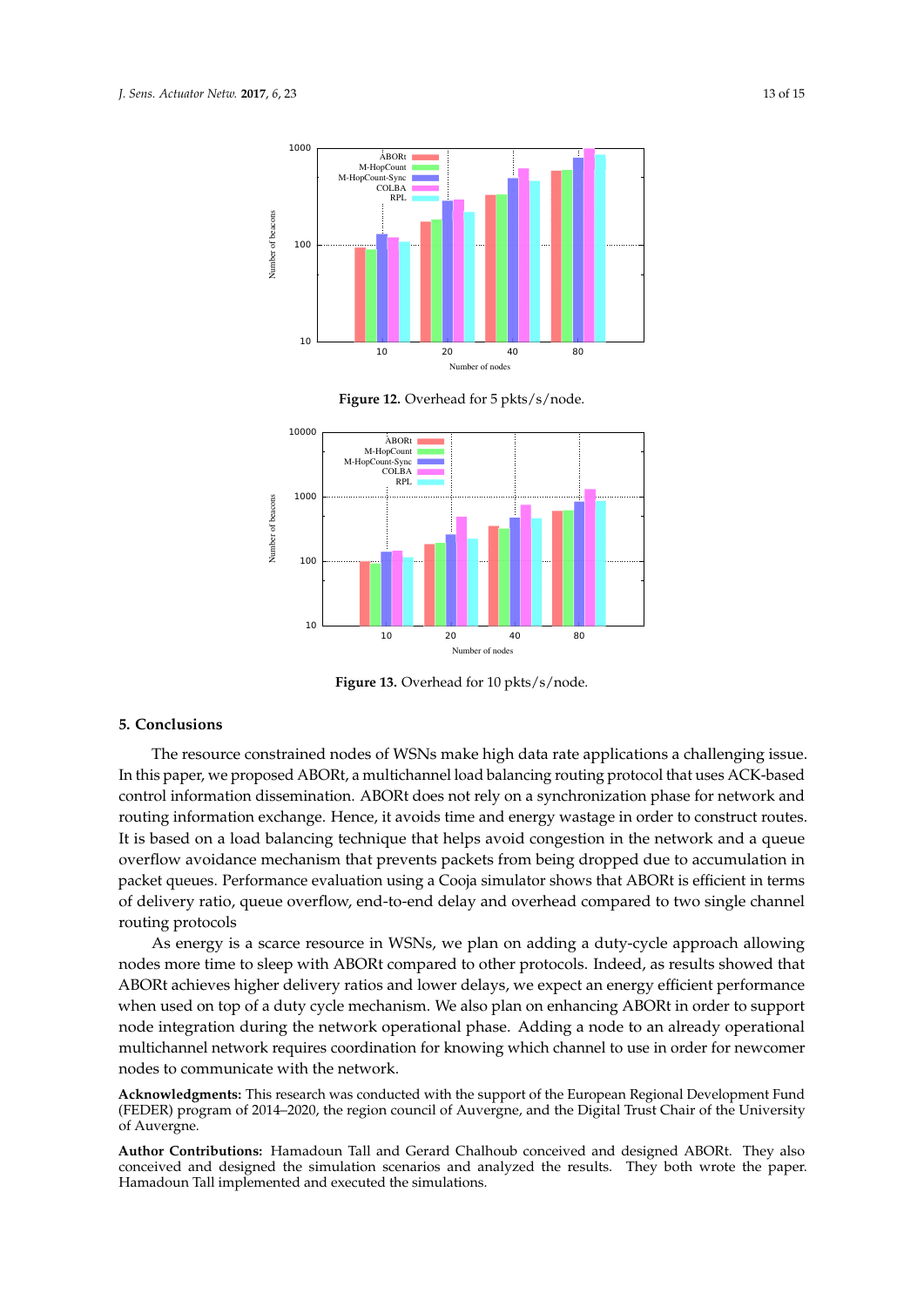**Conflicts of Interest:** The authors declare no conflict of interest.

### **References**

- <span id="page-13-0"></span>1. Taruna, S.; Jain, K.; Purohit, G.N. Application Domain of Wireless Sensor Network: A Paradigm in Developed and Developing Countries. *IJCSI* **2011**, *8*, 611–617.
- <span id="page-13-1"></span>2. Soua, R.; Minet, P. A survey on energy efficient techniques in wireless sensor networks. In Proceedings of the IEEE joint IFIP 4th Wireless and Mobile Networking Conference (WMNC), Toulouse, France, 26–28 October 2011; pp. 1–9.
- <span id="page-13-2"></span>3. Rault, T.; Bouabdallah, A.; Challal, Y. Energy efficiency in wireless sensor networks: A top-down survey. *Comput. Netw.* **2014**, *67*, 104–122.
- <span id="page-13-3"></span>4. Zhu, N.; Mieyeville, F.; Navarro, D.; Du, W.; O'connor, I. Research on high data rate wireless sensor networks. *14ème Journ. Natl. Rés. Dr. Micro Nanoélectron.* **2011**, 61.
- <span id="page-13-4"></span>5. Henaut, J.; Lecointre, A.; Dragomirescu, D.; Plana, R. Radio interface for high data rate wireless sensor networks. *arXiv* **2010**, arXiv:1004.0204.
- <span id="page-13-5"></span>6. LAN/MAN Standards Committee. *Part 15.4: Wireless Medium Access Control (MAC) and Physical Layer (PHY) Specifications for Low-Rate Wireless Personal Area Networks (LR-WPANs)*; IEEE Computer Society: New York, NY, USA, 2003.
- <span id="page-13-6"></span>7. Winter, T.; Thubert, P.; Brandt, A.; Clausen, T.; Hui, J.; Kelsey, R.; Levis, P.; Pister, K.; Struik, R.; Vasseur, J.P. *RPL: IPv6 Routing Protocol for Low Power and Lossy Networks*; IETF Standard: Fremont, CA, USA, 2012.
- <span id="page-13-7"></span>8. ZIGBEE, Alliance. Zigbee Specification. ZigBee Document 053474r13, 2006. Available online: [http://www.](http://www.olmicrowaves.com/menucontents/designsupport/zigbee/1171625602_ZigBee-Specification-2006-r13.pdf) [olmicrowaves.com/menucontents/designsupport/zigbee/1171625602\\_ZigBee-Specification-2006-r13.pdf](http://www.olmicrowaves.com/menucontents/designsupport/zigbee/1171625602_ZigBee-Specification-2006-r13.pdf) (accessed on 11 October 2017)
- <span id="page-13-8"></span>9. Fundation, H.C. *HART Field Communication Protocol Specification*; FieldComm Group: Austin, TX, USA, 2006.
- <span id="page-13-9"></span>10. International Society of Automation. *100.11 a-2009: Wireless Systems for Industrial Automation: Process Control and Related Applications*; International Society of Automation: Research Triangle Park, NC, USA, 2009.
- <span id="page-13-10"></span>11. Wang, X.; Wang, X.; Fu, X.; Xing, G.; Jha, N. Flow-based real-time communication in multichannel wireless sensor networks. *Wirel. Sens. Netw.* **2009**, *9*, 33–52.
- <span id="page-13-11"></span>12. Pal, A.; Nasipuri, A. DRCS: A Distributed routing and channel selection scheme for multi-channel wireless sensor networks. In Proceedings of the 2013 IEEE International Conference on Pervasive Computing and Communications Workshops (PERCOM Workshops), San Diego, CA, USA, 18–22 March 2013; pp. 602–608.
- <span id="page-13-12"></span>13. Pal, A.; Nasipuri, A. A distributed channel selection scheme for multi-channelwireless sensor networks. In Proceedings of the Thirteenth ACM International Symposium on Mobile Ad Hoc Networking and Computing, Hilton Head, SC, USA, 11–14 June 2012; pp. 263–264.
- <span id="page-13-13"></span>14. Wu, Y.; Stankovic, J.A.; He, T.; Lin, S. Realistic and efficient multi-channel communications in wireless sensor networks. In Proceedings of the INFOCOM, Phoenix, AZ, USA, 13–18 April 2008; pp. 1193–1201.
- <span id="page-13-14"></span>15. Diab, R.; Chalhoub, G.; Misson, M. Enhanced Multi-Channel MAC Protocol for Multi-Hop Wireless Sensor Networks. In Proceedings of the IEEE Wireless Days, Rio de Janeiro, Brazil, 12–14 November 2014; pp. 1–6.
- <span id="page-13-15"></span>16. Chen, Y.; Gomes, P.H.; Krishnamachari, B. Multi-channel data collection for throughput maximization in wireless sensor networks. In Proceedings of the IEEE MASS, Philadelphia, PA, USA, 28–30 October 2014; pp. 443–451.
- <span id="page-13-16"></span>17. Pal, A.; Nasipuri, A. JRCA: A joint routing and channel assignment scheme for wireless mesh networks. In Proceedings of the IEEE IPCCC, Orlando, FL, USA, 17–19 November 2011; pp. 1–8.
- <span id="page-13-17"></span>18. Warrier, A.; Ha, S.; Wason, P.; Rhee, I.; Kim, J.H. DiffQ: Differential backlog congestion control for wireless multi-hop networks. In Proceedings of the IEEE SECON, San Francisco, CA, USA, 16–20 June 2008; pp. 585–587.
- <span id="page-13-18"></span>19. Couto, D.S.J.D.; Aguayo, D.; Bicket, J.; Morris, R. A high-throughput path metric for multi-hop wireless routing. *Wirel. Netw.* **2005**, *11*, 419–434.
- <span id="page-13-19"></span>20. Diab, R.; Chalhoub, G.; Misson, M. Hybrid multi-channel mac protocol for wireless sensor networks: Interference rate evaluation. In Proceedings of the IEEE VTC Fall, Las Vegas, NV, USA, 2–5 September 2013; pp. 1–6.
- <span id="page-13-20"></span>21. Osterlind, F.; Dunkels, A.; Eriksson, J.; Finne, N.; Voigt, T. Cross-level sensor network simulation with COOJA. In Proceedings of the IEEE LCN, Tampa, FL, USA, 14–16 November 2006; pp. 641–648.